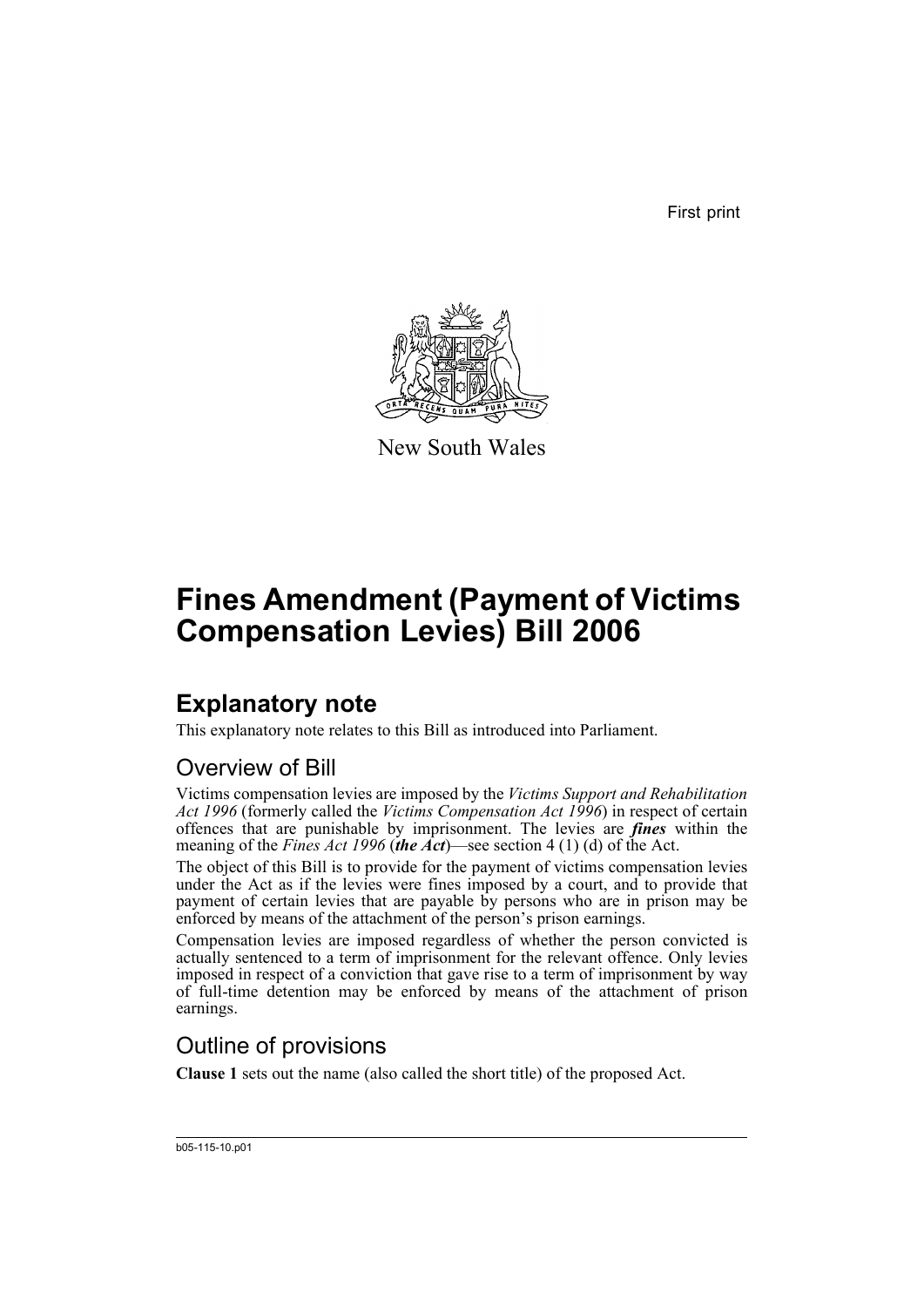Explanatory note

**Clause 2** provides for the commencement of the proposed Act on the date of assent to the proposed Act.

**Clause 3** is a formal provision that gives effect to the amendments to the *Fines Act 1996* set out in Schedule 1.

#### **Schedule 1 Amendments**

**Schedule 1 [1]** inserts a definition of *compensation levy* in section 3 (Definitions) for the purposes of the Act. At present, that term is used only in section 4 (1) (d) of the Act and is explained there. **Schedule 1 [2]** makes a consequential amendment to that paragraph.

**Schedule 1 [3]** inserts proposed subsection (2A) in section 4 of the Act so as to provide that, for the purposes of the Act, a compensation levy is taken to be a fine imposed by the court by which the person liable to pay the levy was convicted.

**Schedule 1 [4]** inserts proposed section 18 (Special provision relating to certain compensation levies) in the Act.

Proposed section 18 (1) specifies the compensation levies to which the proposed section applies—that is, levies payable by persons (*offenders*) who have been sentenced to a term of imprisonment by way of full-time detention as a result of the conviction that gave rise to the imposition of the levy.

However, proposed section 18 (2) provides that the section does not apply if the relevant sentence has been suspended.

Proposed section 18 (3) provides that the compensation levies to which the proposed section applies that are not paid by the due date may be enforced by deducting the amount due from the prison earnings of the offender concerned. The proposed subsection is expressed to apply despite the other provisions of Division 3 (Court fine enforcement orders) of Part 2 of the Act, which provides otherwise for the recovery of fines imposed by a court that are not paid by the due date.

Proposed section 18 (4) provides that the Commissioner of Corrective Services or the governor of the correctional centre in which the offender is imprisoned may deduct the amount of the compensation levy due from the offender from his or her prison earnings.

Proposed section 18 (5) provides that money may be deducted from prison earnings in accordance with the proposed section despite the provisions of any other Act or law.

Proposed section 18 (6) provides that any unpaid amount of a compensation levy remaining when the offender is discharged from the correctional centre (or released on parole) is taken to have been satisfied.

Proposed section 18 (7) makes it clear that proposed subsection (6) applies in the case of an offender who is released on parole even if the parole is subsequently revoked.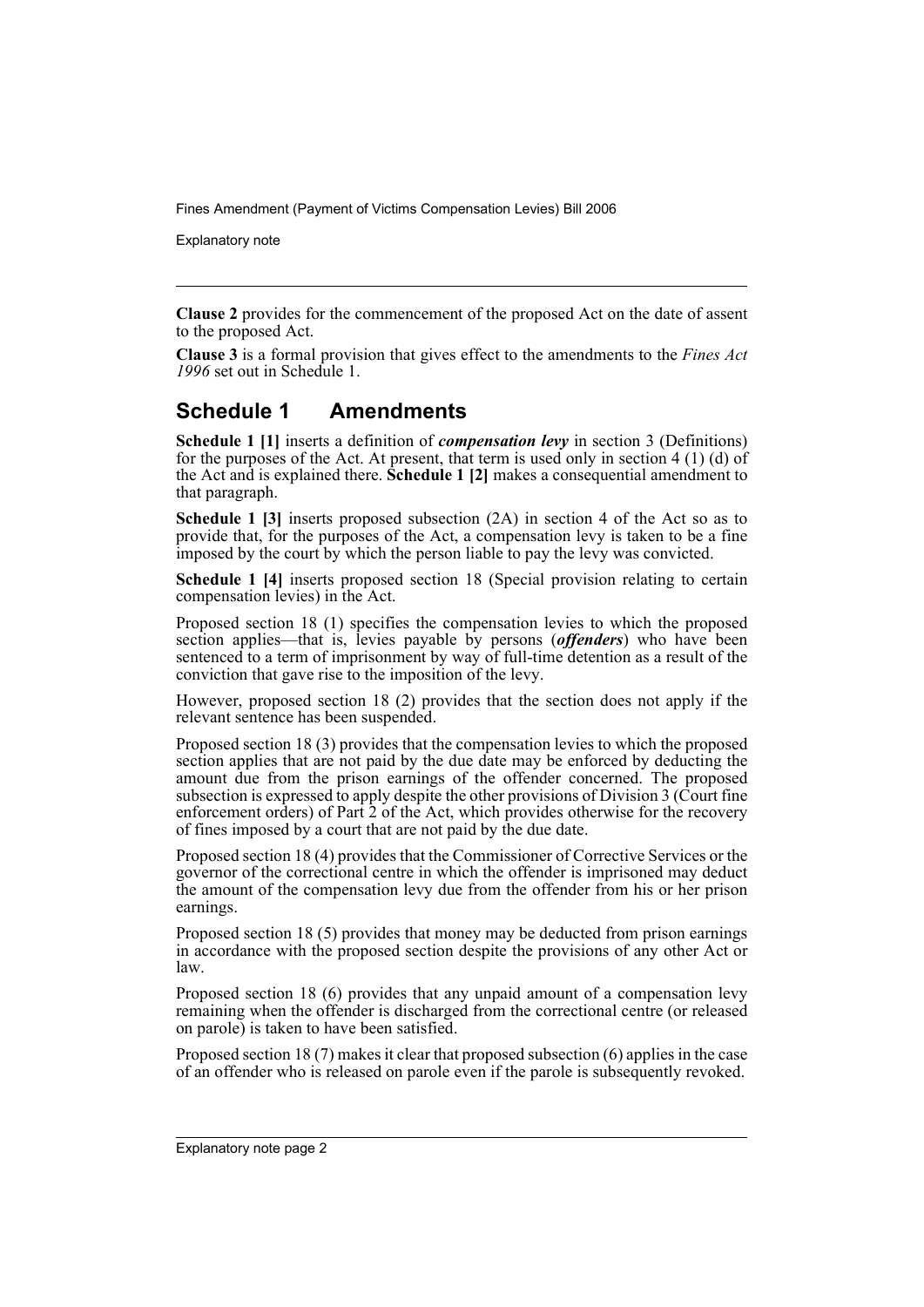Explanatory note

Proposed section 18 (8) defines *prison earnings* for the purposes of the proposed section.

**Schedule 1 [5]** amends clause 1 (1) of Schedule 3 (Savings, transitional and other provisions) to the Act so as to enable the making of savings and transitional regulations in consequence of the enactment of the proposed Act.

**Schedule 1 [6]** validates enforcement of a compensation levy by means of an action that would have been valid had the proposed amendments to the Act been in force at the time the action was taken.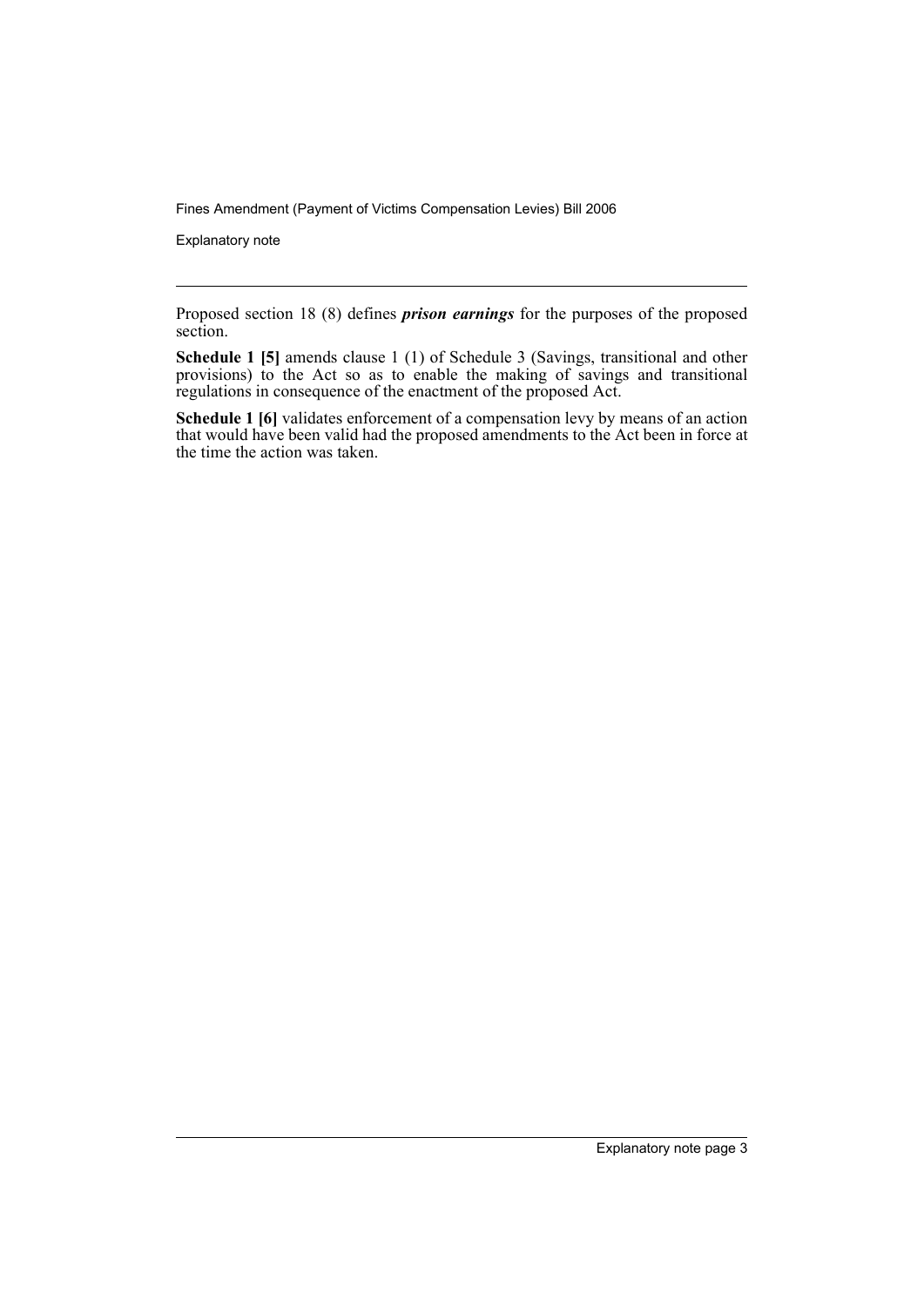Explanatory note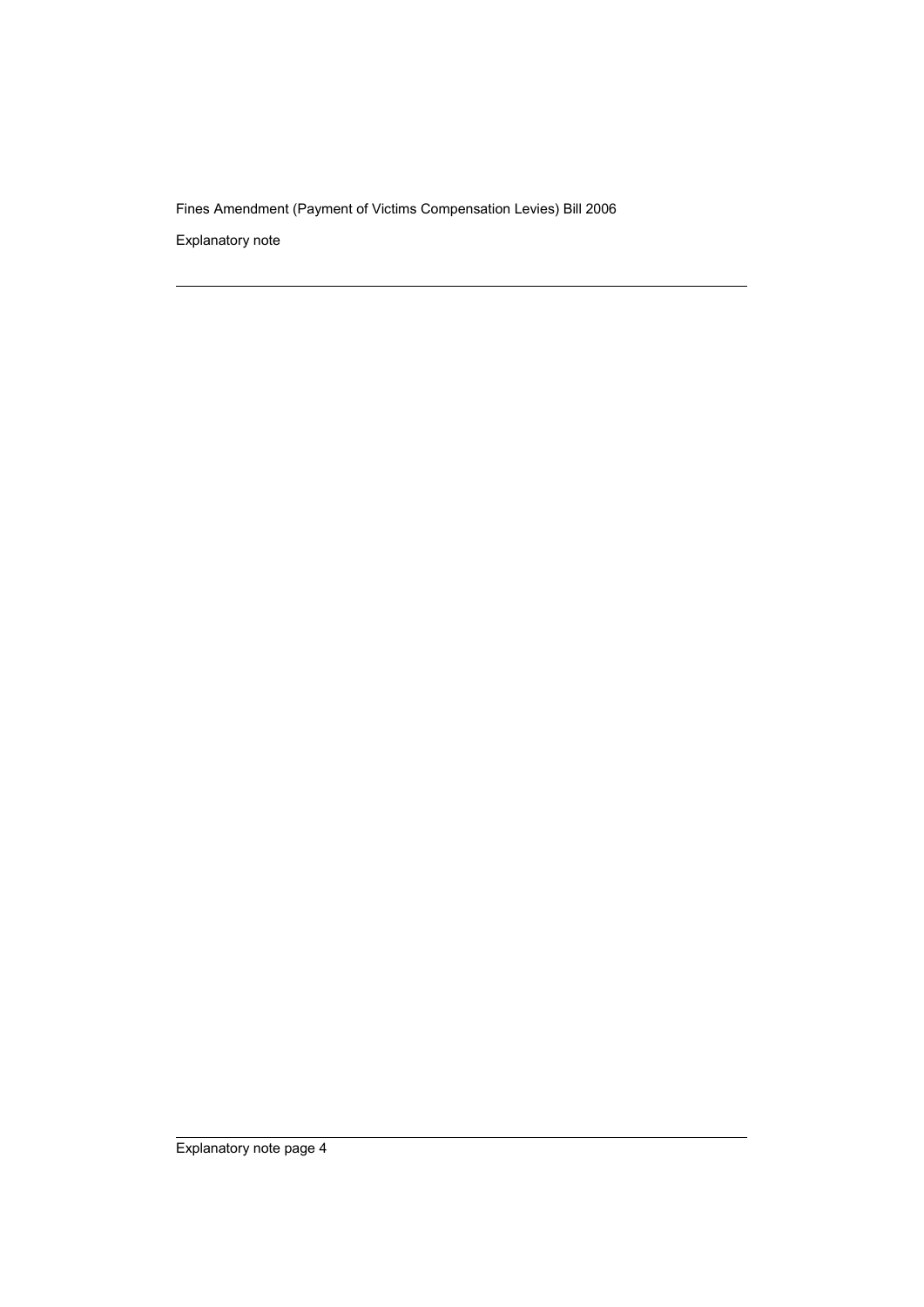First print



New South Wales

## **Fines Amendment (Payment of Victims Compensation Levies) Bill 2006**

### **Contents**

|                                     | Page |
|-------------------------------------|------|
| Name of Act                         |      |
| 2 Commencement                      |      |
| 3 Amendment of Fines Act 1996 No 99 |      |
| Schedule 1 Amendments               |      |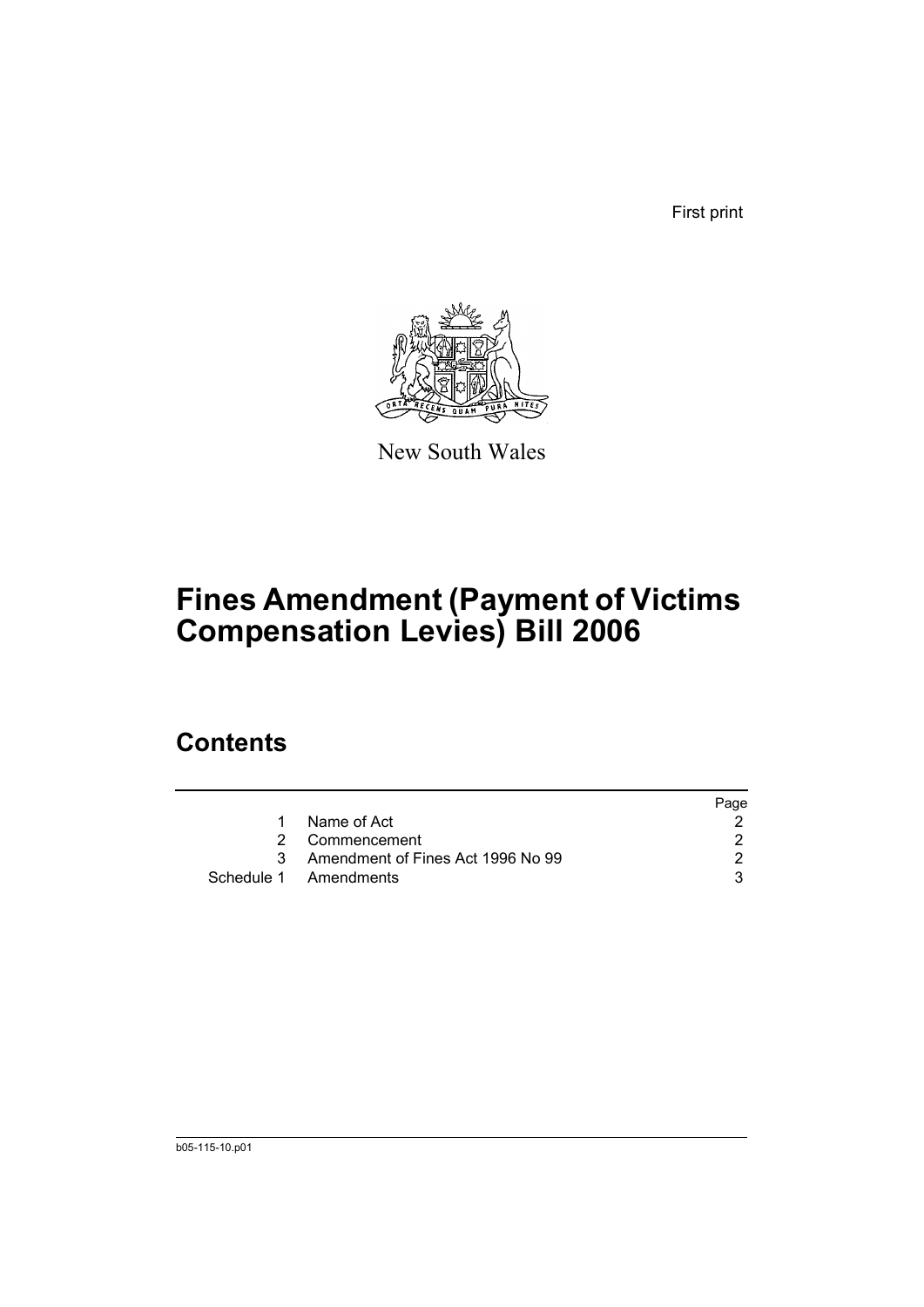Contents

Page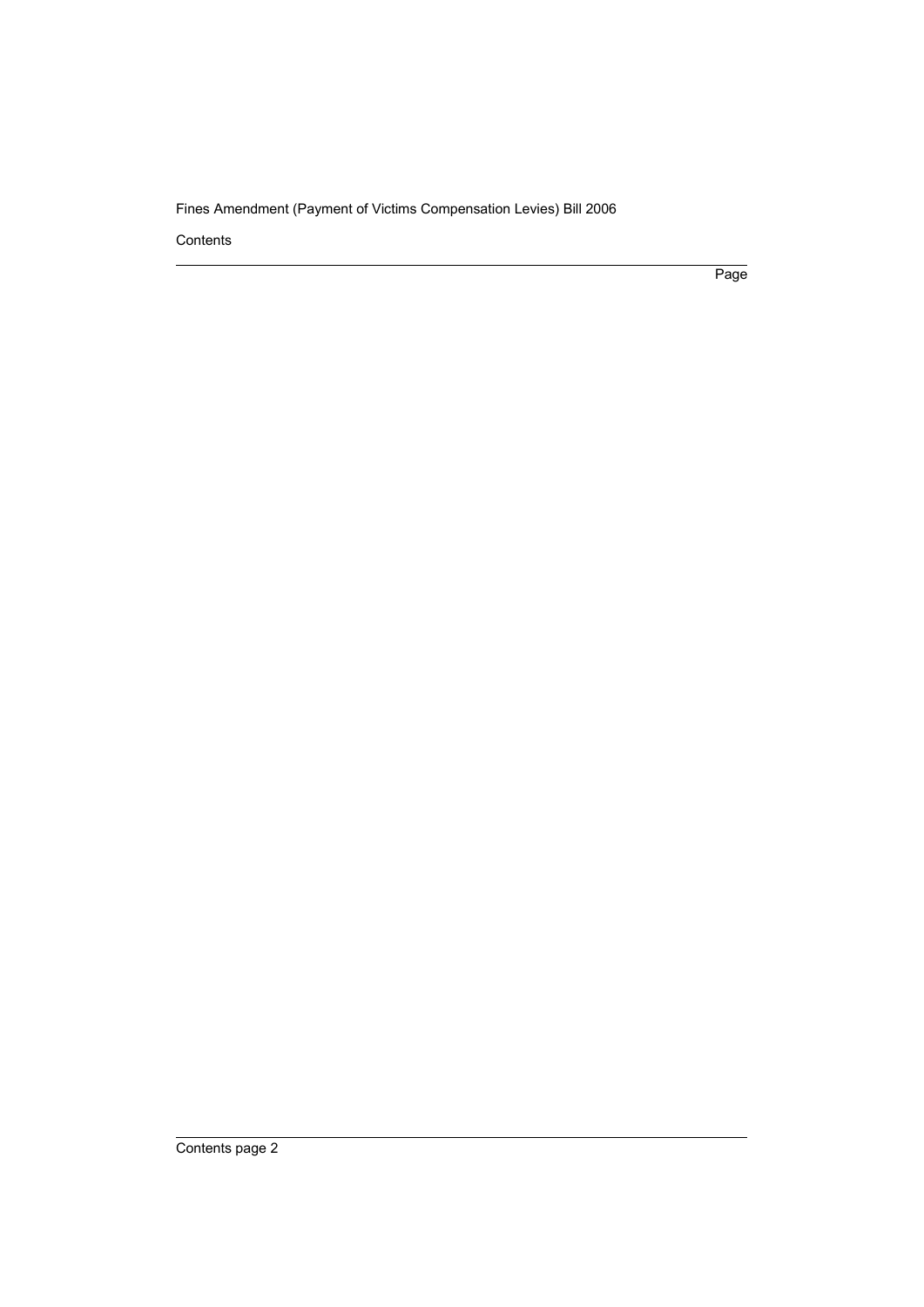

New South Wales

## **Fines Amendment (Payment of Victims Compensation Levies) Bill 2006**

No , 2006

#### **A Bill for**

An Act to amend the *Fines Act 1996* in relation to the payment of victims compensation levies; to validate certain enforcement actions; and for other purposes.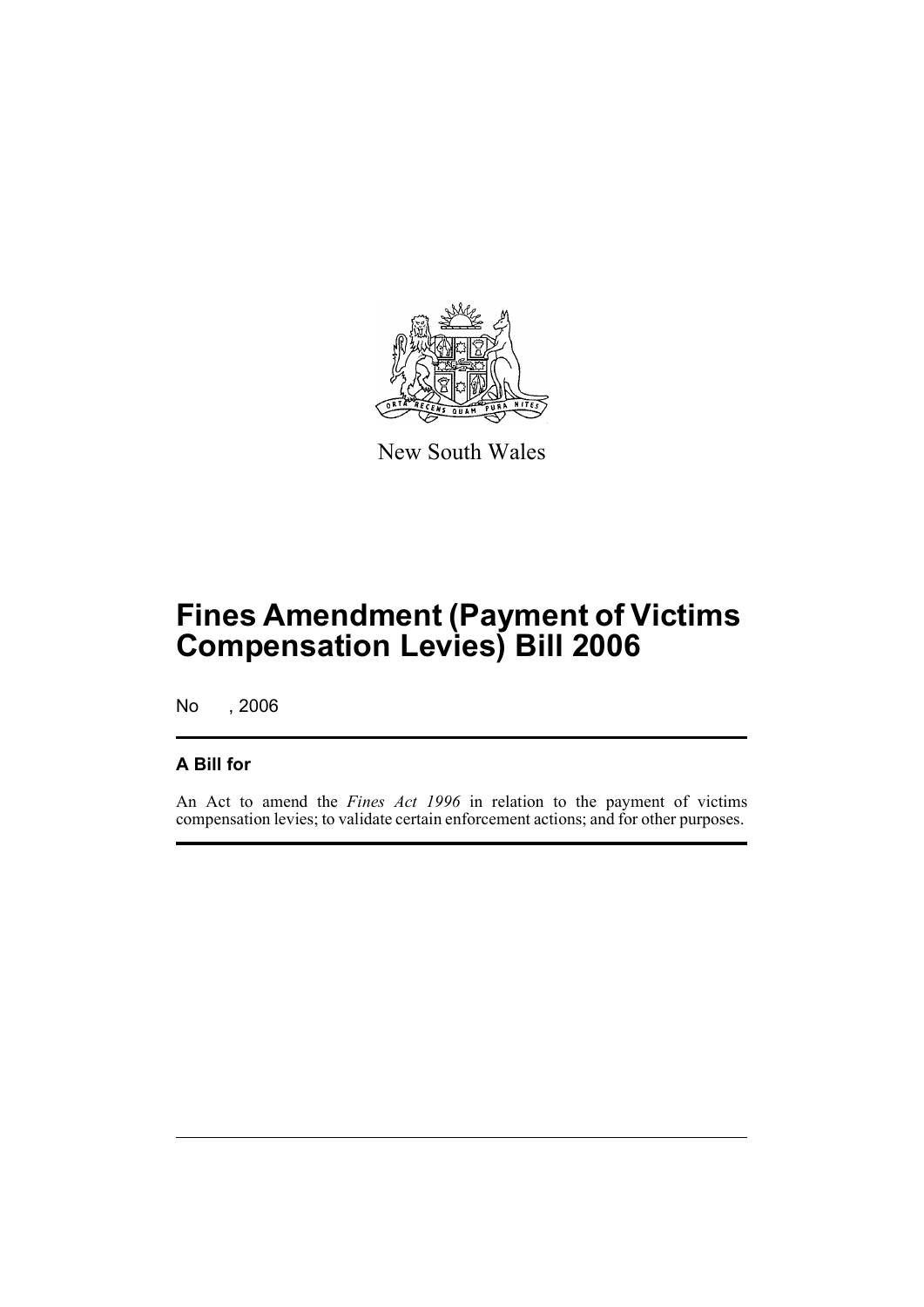<span id="page-7-2"></span><span id="page-7-1"></span><span id="page-7-0"></span>

|   | The Legislature of New South Wales enacts:                                            | 1      |
|---|---------------------------------------------------------------------------------------|--------|
|   | Name of Act                                                                           | 2      |
|   | This Act is the Fines Amendment (Payment of Victims Compensation<br>Levies) Act 2006. | 3<br>4 |
|   | Commencement                                                                          | 5      |
|   | This Act commences on the date of assent.                                             | 6      |
| 3 | Amendment of Fines Act 1996 No 99                                                     | 7      |
|   | The <i>Fines Act 1996</i> is amended as set out in Schedule 1.                        | 8      |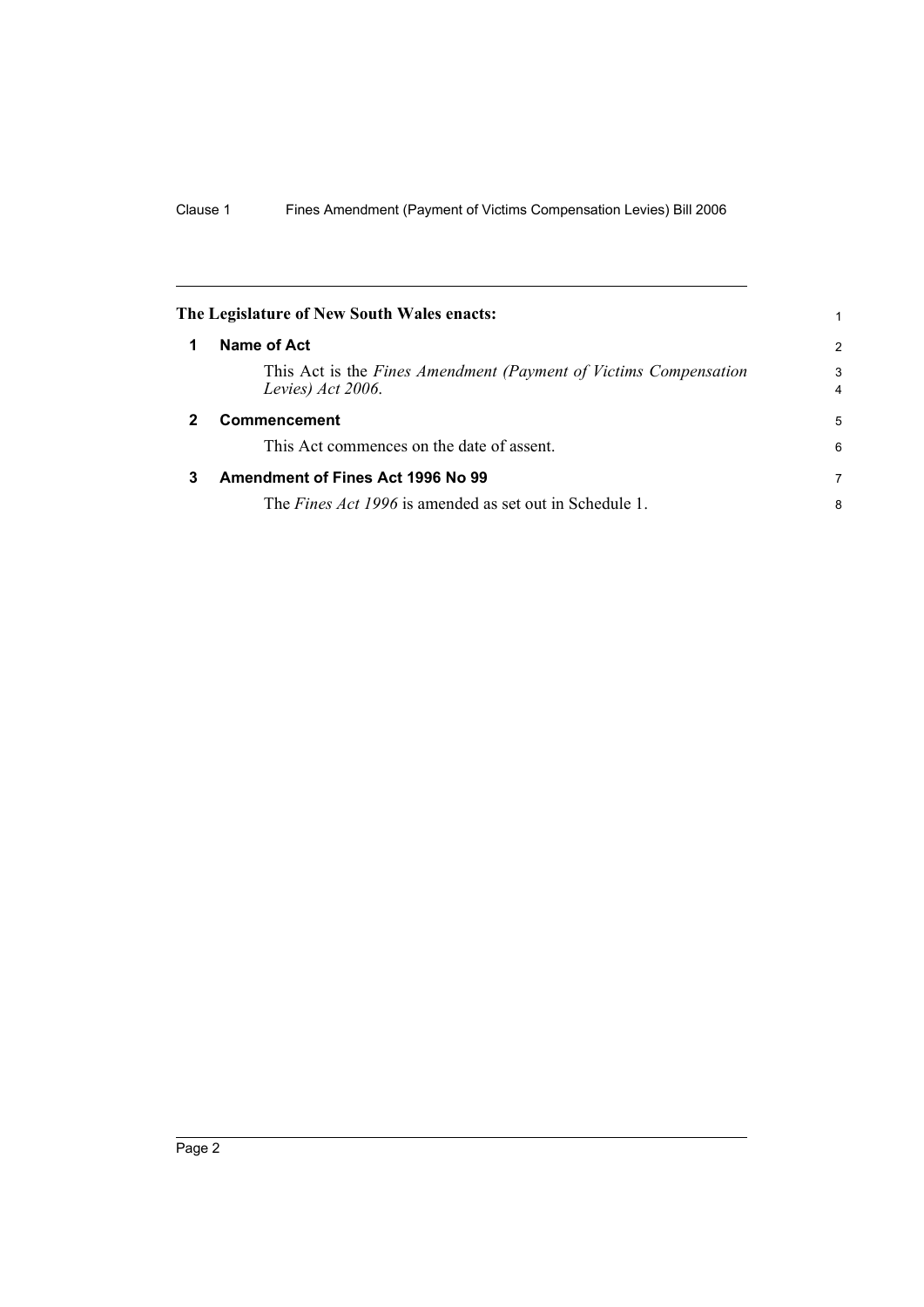Amendments Schedule 1

<span id="page-8-0"></span>

|       | <b>Schedule 1</b>             |                     | <b>Amendments</b>                                                                                                                                                                                                                                                                                                                                                                                                                 | 1                                      |
|-------|-------------------------------|---------------------|-----------------------------------------------------------------------------------------------------------------------------------------------------------------------------------------------------------------------------------------------------------------------------------------------------------------------------------------------------------------------------------------------------------------------------------|----------------------------------------|
|       |                               |                     | (Section 3)                                                                                                                                                                                                                                                                                                                                                                                                                       | $\overline{c}$                         |
| [1]   |                               |                     | <b>Section 3 Definitions</b>                                                                                                                                                                                                                                                                                                                                                                                                      | 3                                      |
|       |                               |                     | Insert in alphabetical order in section $3(1)$ :                                                                                                                                                                                                                                                                                                                                                                                  | 4                                      |
|       |                               |                     | compensation levy means a compensation levy payable under<br>Part 5 of the Victims Support and Rehabilitation Act 1996.                                                                                                                                                                                                                                                                                                           | 5<br>6                                 |
| $[2]$ |                               |                     | <b>Section 4 Meaning of "fine"</b>                                                                                                                                                                                                                                                                                                                                                                                                | 7                                      |
|       |                               | section $4(1)(d)$ . | Omit "payable under Part 5 of the Victims Compensation Act 1996" from                                                                                                                                                                                                                                                                                                                                                             | 8<br>9                                 |
| $[3]$ | Section 4 (2A)                |                     | 10                                                                                                                                                                                                                                                                                                                                                                                                                                |                                        |
|       | Insert after section $4(2)$ : |                     |                                                                                                                                                                                                                                                                                                                                                                                                                                   | 11                                     |
|       |                               | (2A)                | For the purposes of this Act, a compensation levy is taken to be a<br>fine imposed by the court by which the person liable to pay the<br>levy was convicted.                                                                                                                                                                                                                                                                      | 12<br>13<br>14                         |
| [4]   |                               | <b>Section 18</b>   |                                                                                                                                                                                                                                                                                                                                                                                                                                   | 15                                     |
|       | Insert after section 17:      |                     |                                                                                                                                                                                                                                                                                                                                                                                                                                   | 16                                     |
|       | 18                            |                     | Special provision relating to certain compensation levies                                                                                                                                                                                                                                                                                                                                                                         | 17                                     |
|       |                               | (1)                 | This section applies to a compensation levy if the person liable to<br>pay the levy <i>(the offender)</i> has been sentenced to a term of<br>imprisonment by way of full-time detention in respect of the<br>conviction that gave rise to the imposition of the levy (whether or<br>not the sentence is consecutive with another sentence or<br>concurrent with another sentence or partly consecutive and partly<br>concurrent). | 18<br>19<br>20<br>21<br>22<br>23<br>24 |
|       |                               | (2)                 | However, this section does not apply if the relevant sentence has<br>been suspended.                                                                                                                                                                                                                                                                                                                                              | 25<br>26                               |
|       |                               | (3)                 | Despite the other provisions of this Division, a compensation<br>levy to which this section applies that is not paid by the due date<br>may be enforced by deducting the amount due from the<br>offender's prison earnings.                                                                                                                                                                                                       | 27<br>28<br>29<br>30                   |
|       |                               | (4)                 | The appropriate deduction is to be made by the Commissioner of<br>Corrective Services or the governor of the correctional centre in<br>which the offender is imprisoned.                                                                                                                                                                                                                                                          | 31<br>32<br>33                         |
|       |                               | (5)                 | Money may be deducted from prison earnings in accordance with<br>this section despite the provisions of any other Act or law.                                                                                                                                                                                                                                                                                                     | 34<br>35                               |